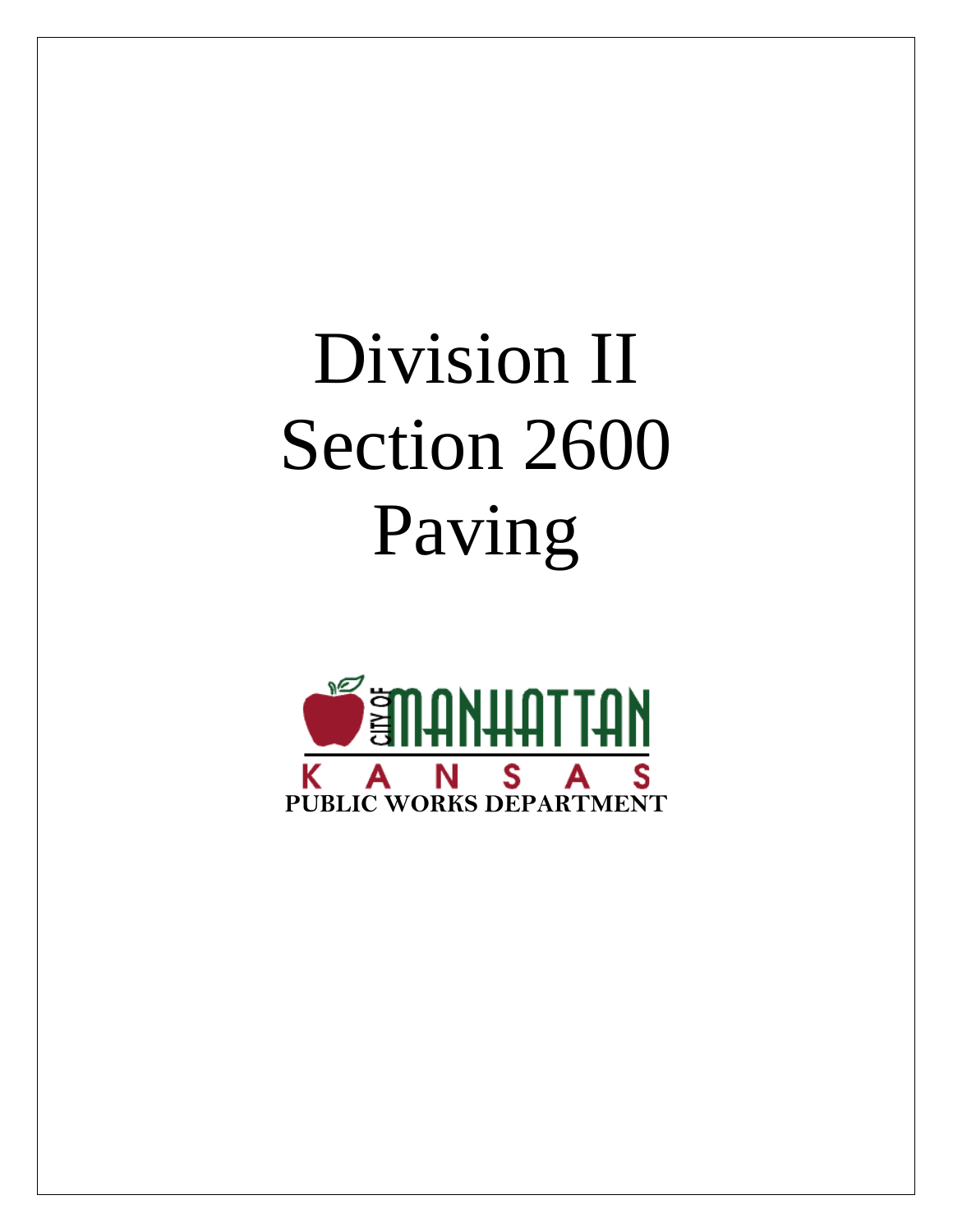# **DIVISION II** CONSTRUCTION AND MATERIAL SPECIFICATIONS

# **SECTION 2600 PAVING**

| 2601        |                          |
|-------------|--------------------------|
| 2601.1      |                          |
| 2601.1.1    | $\overline{3}$           |
| 2601.1.1.1  | $\mathbf{3}$             |
| 2601.1.1.2  | $\overline{3}$           |
| 2601.1.1.3  | $\overline{\mathbf{3}}$  |
| 2601.1.1.4  | 4                        |
| 2601.1.1.5  | $\overline{\mathcal{L}}$ |
| 2601.1.2    | $\overline{\mathcal{L}}$ |
| 2601.1.2.11 | $\overline{\mathcal{L}}$ |
| 2601.1.2.2  | $\overline{\mathbf{4}}$  |
| 2601.1.2.3  | $\overline{\mathcal{L}}$ |
| 2601.1.2.4  | $\overline{\mathcal{A}}$ |
| 2601.1.2.5  | $\overline{\mathcal{A}}$ |
| 2601.1.3    | $\overline{\mathbf{4}}$  |
| 2601.1.4    | 5                        |
| 2601.1.5    | 5                        |
| 2601.1.6    | 5                        |
|             |                          |
| 2601.2      |                          |
| 2601.2.1    |                          |
| 2601.2.2    | 5                        |
| 2601.2.3    | 6                        |
| 2601.2.4    | 6                        |
| 2601.2.5    | 6                        |
| 2601.2.6    | 6                        |
| 2601.2.7    | 6                        |
|             |                          |
| 2601.3      | 6                        |
| 2601.3.11   | 6                        |
| 2601.3.2    | 6                        |
| 2601.3.3    | 6                        |
| 2601.3.4    | 7                        |
|             |                          |
| 2601.3.5    | 7                        |
| 2601.3.5.1  | $\overline{7}$           |
| 2601.3.6    | 7                        |
| 2601.3.6.1  | 7                        |
| 2601.3.6.2  | 8                        |
| 2601.3.6.3  | 8                        |
| 2601.3.6.4  | 8                        |
| 2601.3.6.5  | 8                        |
| 2601.3.6.6  | 8                        |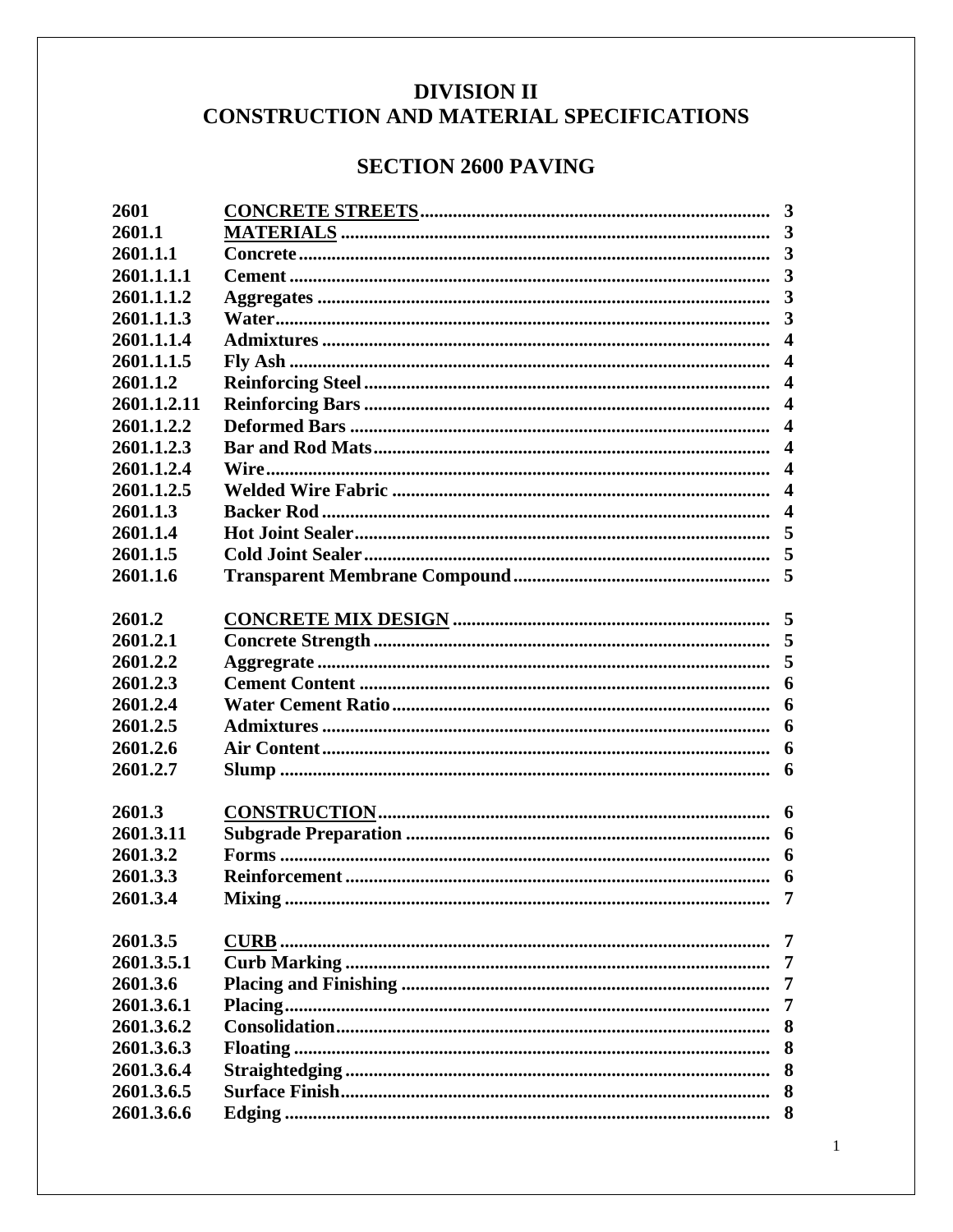| 2601.3.6.7<br>2601.3.7<br>2601.3.7.1<br>2601.3.7.2<br>2601.3.7.3<br>2601.3.7.4<br>2601.3.8 | 8<br>-9<br>9<br>10<br><b>10</b> |
|--------------------------------------------------------------------------------------------|---------------------------------|
| 2601.4                                                                                     | <b>10</b>                       |
| 2601.4.1<br>2601.4.2                                                                       | 10<br><b>10</b>                 |
| 2601.4.3                                                                                   | 11                              |
| 2601.4.4                                                                                   | 11                              |
| 2602                                                                                       | <b>11</b>                       |
| 2602.11                                                                                    | 12                              |
| 2602.2                                                                                     |                                 |
| 2602.2.1                                                                                   |                                 |
| 2602.2.2                                                                                   | 12                              |
| 2602.2.3                                                                                   | 12                              |
| 2602.3                                                                                     |                                 |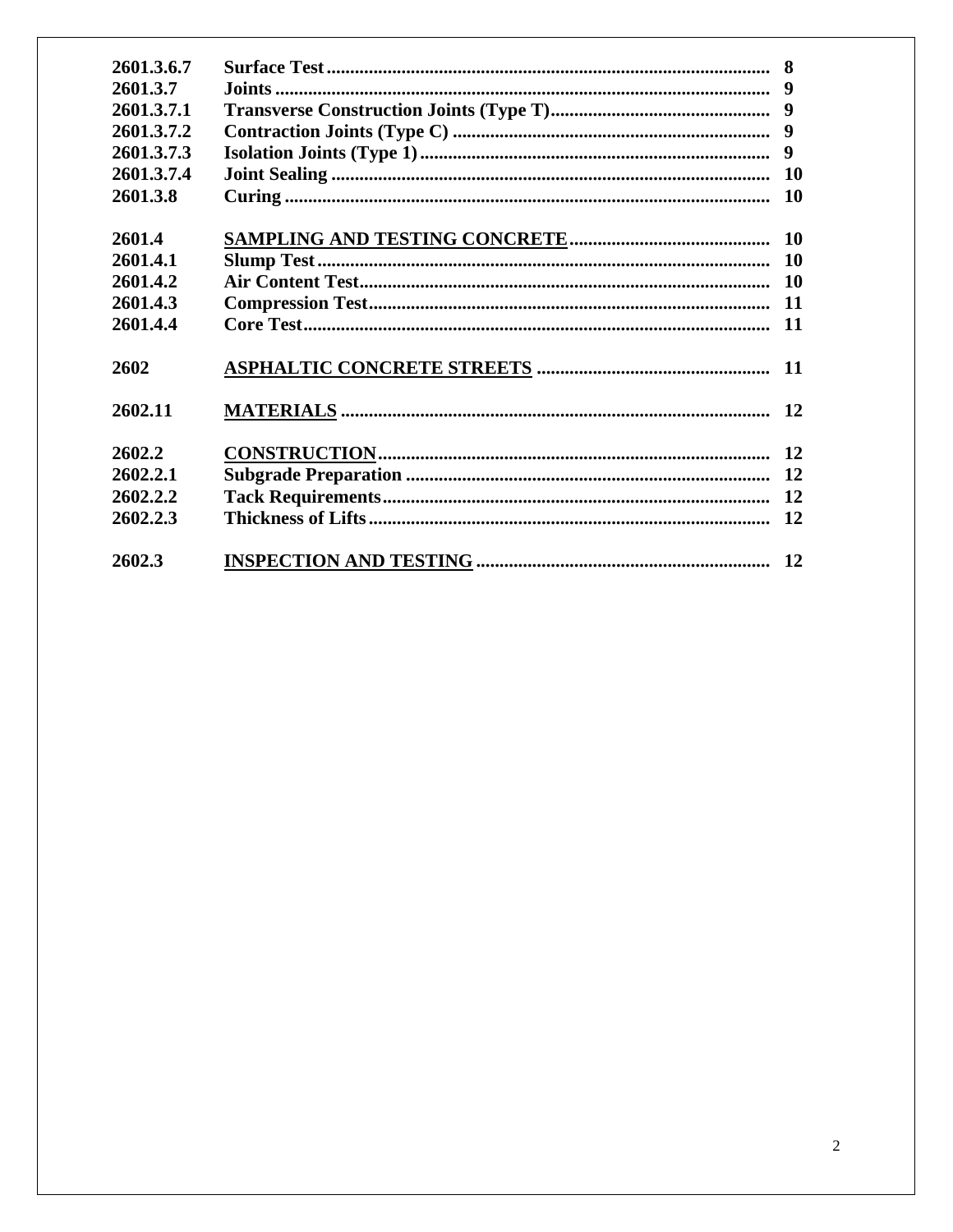# **SECTION 2600 PAVING**

#### **2601 CONCRETE STREETS**

The work to be done under these specifications consists of furnishing all materials, equipment and labor for the construction of concrete pavement and monolithic curb. The work shall be performed in accordance with these specifications and in such a manner that completed items will conform to lines, grades and elevations as shown on the plans.

Concreting operations shall be stopped when descending air temperature away from artificial heat reaches 40 degrees Fahrenheit. Concreting operations may resume when ascending air temperature away from artificial heat reaches 35 degrees Fahrenheit. Concrete shall not be mixed or placed at temperatures of 35 degrees Fahrenheit and below without expressed permission of the City Engineer, and then only with adequate frost protection. Aggregate, water, or both, shall be heated as required to permit placing of the mixture at concrete temperatures ranging from 50 to 100 degrees Fahrenheit. Adequate equipment shall be provided for heating concrete materials and protecting concrete during freezing or near-freezing weather. No frozen materials or materials containing snow or ice shall be used.

#### **2601.1 MATERIALS**

Upon the request of the City Engineer the Contractor shall provide three (3) copies of certified test reports indicating the material conforms to the specifications as outlined in the following sections. The manufacturer shall perform all tests in conformance with applicable standards. Testing may be witnessed by the City Engineer or approved independent testing laboratory.

All materials shall be stored so as to prevent deterioration or intrusion of foreign matter. No deteriorated or damaged material shall be used.

2601.1.1 Concrete

2601.1.1.1 Cement

Cement shall be Type I Portland Cement, and shall conform to ASTM C150. Air entrained cement will not be accepted. Only one brand of cement shall be used throughout any job.

2601.1.1.2 Aggregates

Concrete aggregates shall conform to ASTM C33. Aggregate shall be free from injurious amounts of alkali, organic matter or deleterious substances. When tested for soundness under ASTM C88, the Aggregate shall pass 5 cycles without showing evidence of disintegration, or a total loss greater than 12% for the coarse particles, and 10% for the fine portions.

2601.1.1.3 Water

Water used in mixing concrete should be potable; however, nonpotable water may be used if mortar cubes made with the water in question have 7 and 28 day strengths equal to, or greater

3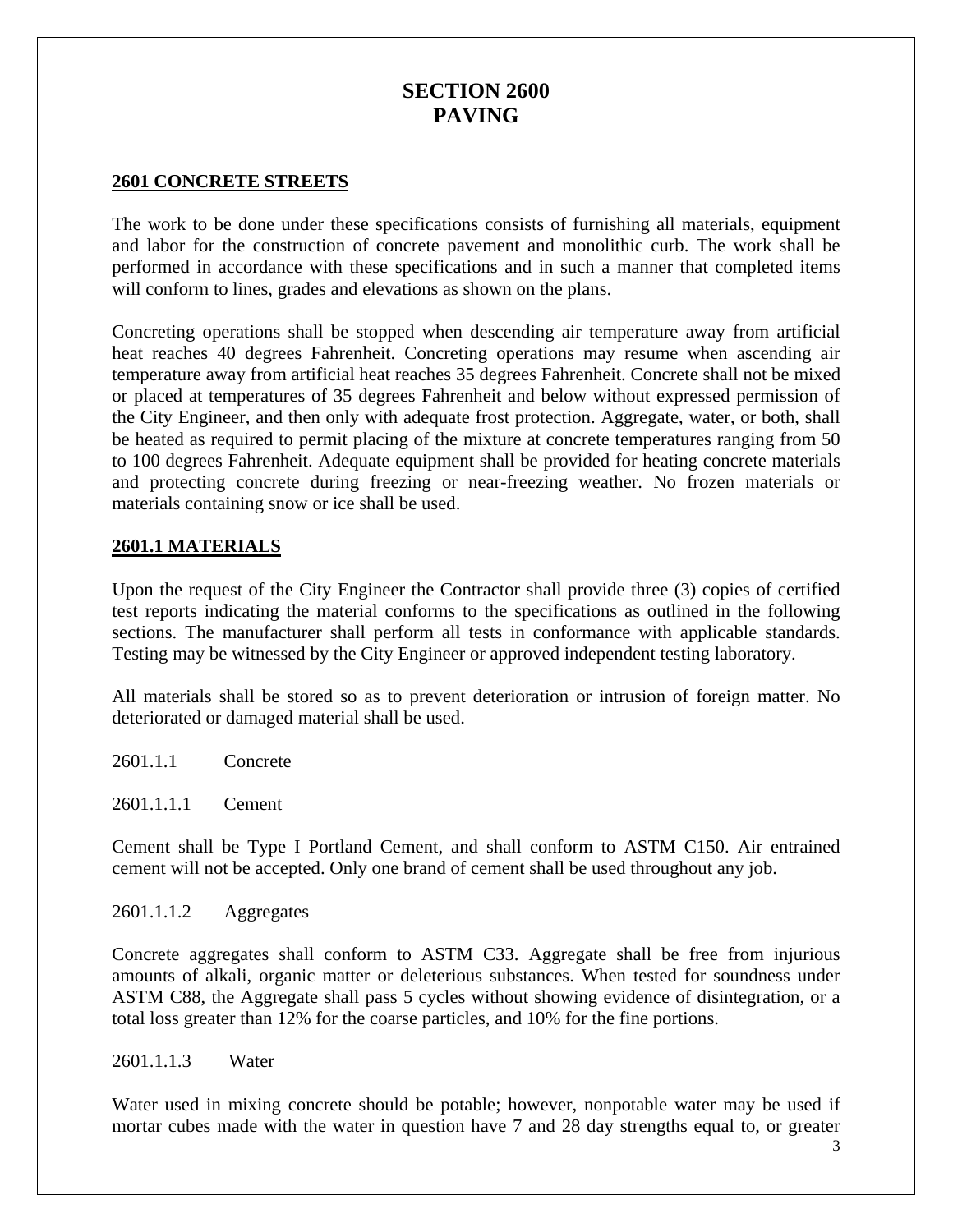than, companion specimens in which potable water was used. Water shall be clean and free from injurious amounts of sewage, oil, acids, strong alkalies and vegetable matter.

# 2601.1.1.4 Admixtures

Admixtures, when used, shall conform to appropriate ASTM Standards. The use of admixtures not specifically listed in these specifications, including but not limited to, fly ash, calcium chloride, other accelerators and retardants, shall be approved by the City Engineer prior to construction.

# 2601.1.1.5 Fly Ash

Fly ash shall be Type C from Jeffery Energy Center or equivalent. Certification of fly ash may be required. No more than 100 pounds of fly ash shall be added per cubic yard of concrete. The Contractor shall be responsible for protecting the surface of the concrete until the initial set occurs, and should therefore consider factors such as weather conditions prior to using fly ash in the concrete, as fly ash will increase the time required for the concrete to set.

# 2601.1.2 Reinforcing Steel

Steel used in concrete reinforcement shall conform to the appropriate ASTM specifications as noted in the following paragraphs. All steel shall be free from rust, oil, grease or other foreign matter which will inhibit the bonding of the concrete and the steel.

2601.1.2.11 Reinforcing Bars

Reinforcing bars shall be grade 60 and shall conform to ASTM A615 or ASTM 617.

2601.1.2.2: Deformed Bars

Deformation on deformed bars shall conform to ASTM A615, A616, or A617.

2601.1.2.3 Bar and Rod Mats

Bar and rod mats shall conform to ASTM A184.

2601.1.2.4 Wire

Wire shall be cold drawn and conform to ASTM A82.

2601.1.2.5 Welded Wire Fabric

Welded wire fabric shall conform to ASTM A185.

2601.1.3 Backer Rod

Backer rod shall be heat resistant to withstand the high temperature associated with hot sealants. When applicable, it shall be compatible with silicon based cold sealers. Backer rod shall be Carter-Waters Cera-Rod or approved equivalent.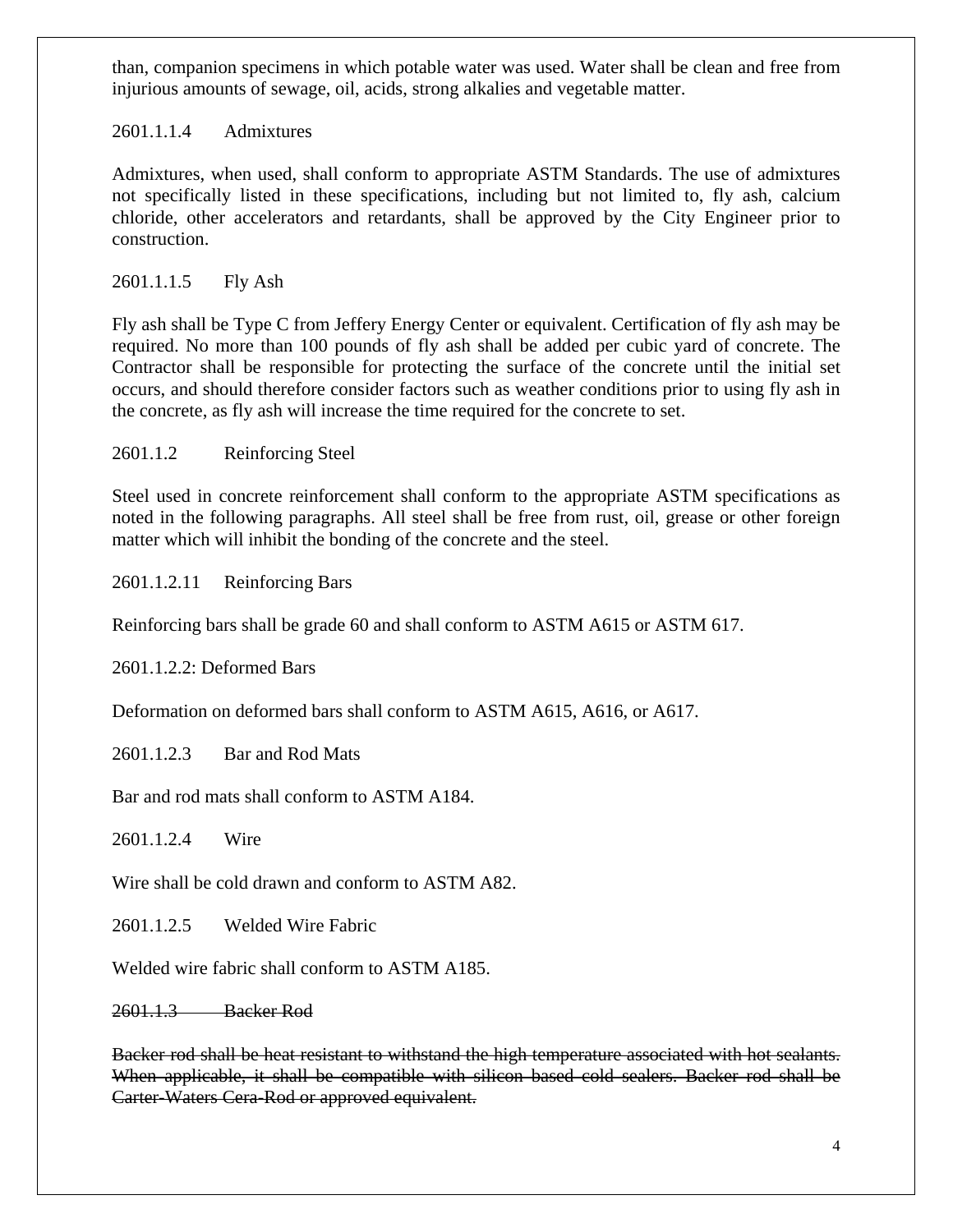#### 2601.1.4 Hot Joint Sealer

Koch 9001, Meadows 164 or approved equivalent shall be used in joints filled with a rubberized joint sealer. The sealer shall be placed according to the manufacturer's directions.

### 2601.1.5 Cold Joint Sealer

Dow Corning 888 or approved equivalent silicon based material shall be used as a cold joint sealer. The sealer shall be placed according to the manufacturer's directions.

# 2601.1.6 Transparent Membrane Compound

A transparent sealing solution that will form an impervious film within 30 minutes of application shall be applied at the manufacturer's prescribed rate.

The impervious film shall have a water retention efficiency index of at least 90 according to ASTM C156. The solution shall contain sufficient temporary coloring or dye so as to be visible on the surface of the concrete for at least four hours after application, and shall contain nothing chemically harmful to the concrete, or which will permanently discolor the surface. The Contractor may be required to submit certified test reports by an approved laboratory indicating compliance with these specifications by each lot or run of material from which shipment was made. Material shall be delivered to the job in original containers plainly marked with Manufacturer's name, trade name of material, and lot identification.

# **2601.2 CONCRETE MIX DESIGN**

The proportions of the concrete shall produce a mixture that will work readily into corners and angles of forms, and around reinforcement with placement methods used. Segregation of the materials in the mixture shall not be permitted nor shall collection of excess free water on the surface. The Contractor shall submit a mix design for approval by the City Engineer for each project. If ready-mix concrete is to be used, a mix design approved within the same calendar year as the project will be acceptable.

#### 2601.2.1 Concrete Strength

The mix design shall be for 4000 psi concrete at twenty-eight (28) days.

# 2601.2.2 Aggregrate

Aggregate used in concrete shall be composed of limestone and sand, or limestone, sand and gravel. The total aggregate gradation of the mix shall conform to the limits shown on the Aggregate Gradation Curve (Fig. 1). The Contractor shall be required to initially certify the aggregate quality, and total gradation of their mix, when it is obtained from a ready-mix company. Additional certification may be required periodically as the City Engineer deems necessary. Prior to operation, all batch plant concrete shall require the same aggregate certification from the Contractor as previously stated. This certification shall be required for each project on which the batch plant is used, and may be required periodically throughout larger projects, as the City Engineer deems necessary.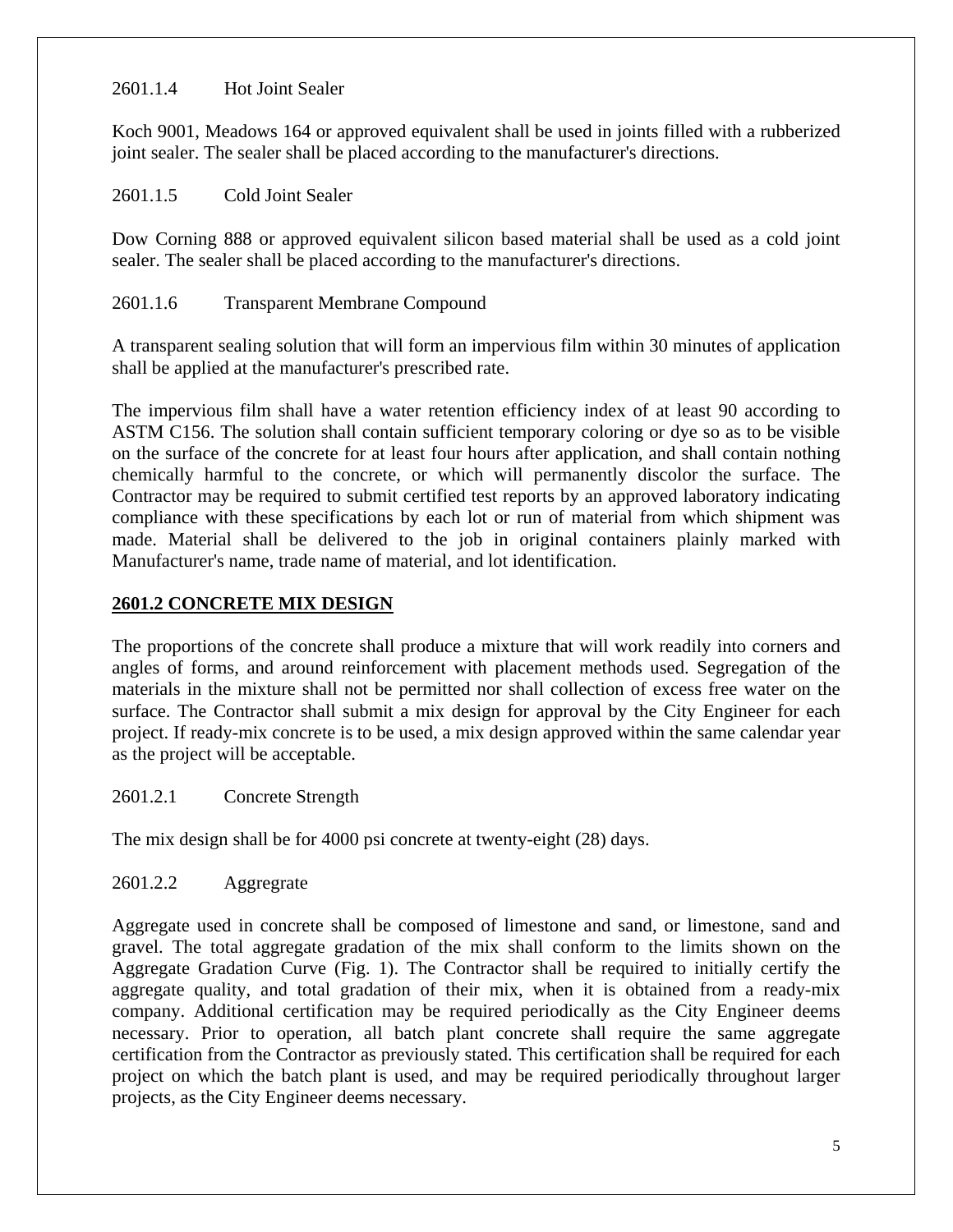#### 2601.2.3 Cement Content

A minimum of 550 pounds of cement shall be used per cubic yard of concrete. Up to 100 pounds of fly ash may be substituted, pound for pound. for cement.

2601.2.4 Water Cement Ratio

The water/cement ratio shall be less than .55 and shall be as low as possible while still maintaining adequate workability.

2601.2.5 Admixtures

Admixtures, if approved, shall be used according to the manufacturer's recommended proportions, adopted to suit field conditions, and only with written approval of the City Engineer.

#### 2601.2.6 Air Content

Concrete shall be air-entrained according to ASTM C260. Air content shall be seven (7) percent, plus or minus one (1) percent.

#### 2601.2.7 Slump

The slump of concrete at the time of placement shall not exceed three (3) inches as tested according ASTM C143. This shall not apply in special circumstances where a plasticizer has been approved for use.

# **2601.3 CONSTRUCTION**

#### 2601.3.11 Subgrade Preparation

The subgrade shall be graded to the lines and elevations shown on the plans. Soil shall be stabilized, if required, and compacted in accordance with the EARTHWORK AND TRENCHING Section of these specifications. The subgrade shall be free of debris, standing water or ice prior to placing concrete.

2601.3.2 Forms

Forms shall be metal, except through curb returns at intersections, and on sidewalks. Wood forms will be allowed at these locations. All forms shall be sufficiently strong to support the loads resulting from construction without deflection in any direction. Furthermore, forms shall be set true to line and grade with all curves being smooth. Joints in the forms shall be locked rigidly in true alignment so as to prevent play or movement of the joint in any direction. Forms shall be cleaned and thoroughly oiled prior to placing concrete. Slipform paving machines are acceptable.

#### 2601.3.3 Reinforcement

All reinforcement shall be accurately placed according to the plans, and adequately secured in position by metal, or other approved chairs, spacers, or ties. The contractor shall furnish shop drawings, lists, and bending diagrams where required.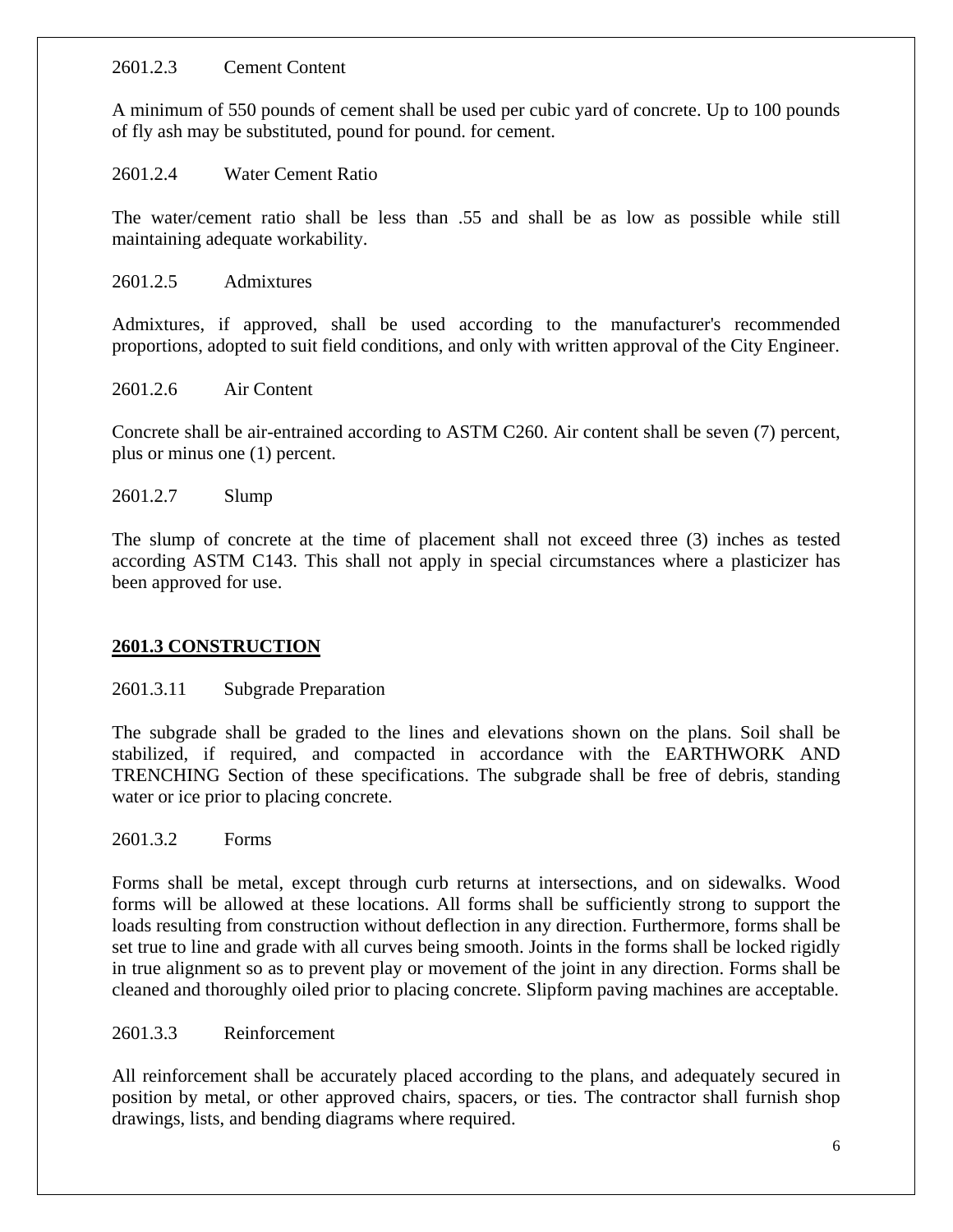#### 2601.3.4 Mixing

Ready mixed concrete shall be mixed and delivered in accordance with ASTM C-94, and shall be in compliance with all other requirements outlined herein. The Inspector shall be allowed to have free access to the mixing plant.

At the Contractor's option, the Contractor may provide one or more approved batch-type mixing plants. Batch plants shall be equipped with adequate facilities for accurate measurement and control of all materials and for readily changing proportions of the mix. They shall also be designed to permit all operations to be easily inspected at all times.

For job mixed concrete, the mixer shall be rotated at the speed recommended by the manufacturer. If mixer performance tests are not made, each batch of 1/2 cubic yard or less shall be mixed for at least one (1) minute after all materials are in the mixer. The mixing time shall be increased 15 seconds for each additional cubic yard or fraction thereof.

#### **2601.3.5 CURB**

Care shall be taken to finish the curb section true to line and grade. The curb shall conform to straightedge inspection procedures as does the surface of the finished pavement. The curb shall be straight on top, on the face, and into the gutter section when checked longitudinally. Any deviation from the straightedge of over 1/8 inch shall not be allowed. At the City Engineer's option, poorly constructed or finished curb which does not conform shall be removed and replaced at the Contractor's expense.

#### 2601.3.5.1 Curb Marking

During construction, and as a last step before curing, the Contractor shall be responsible for marking the face of the curb concerning water, sewer, and other underground services. An "S" shall be marked on the fresh face of the curb to indicate where a sewer service is immediately behind the curb. In the same manner, a "W" for water, "C" for conduit, and other markings as required, shall be placed as directed by the City Engineer. Letters shall be three (3) inches tall.

The Contractor is not responsible for locating services, but only for marking those which are evident from existing markers and those specified on the job by the City Engineer.

2601.3.6 Placing and Finishing

2601.3.6.1 Placing

Concrete shall be conveyed from the mixer to the final position in the forms as rapidly as practicable. Methods of conveying shall be used which insure prevention of segregation or loss of ingredients. Chutes shall be used only when necessary, and the slope of the chute shall be such that the concrete slides but does not flow. Tremies or elephant trunks shall be used where verticle drops are greater than five (5) feet.

The concrete shall be placed before the initial set occurs. In no event shall concrete be placed more than one (1) hour after the initial addition of water at the batching facility. Concrete shall be placed on a properly prepared subgrade. Do not place on mud, dry porous earth, rock, or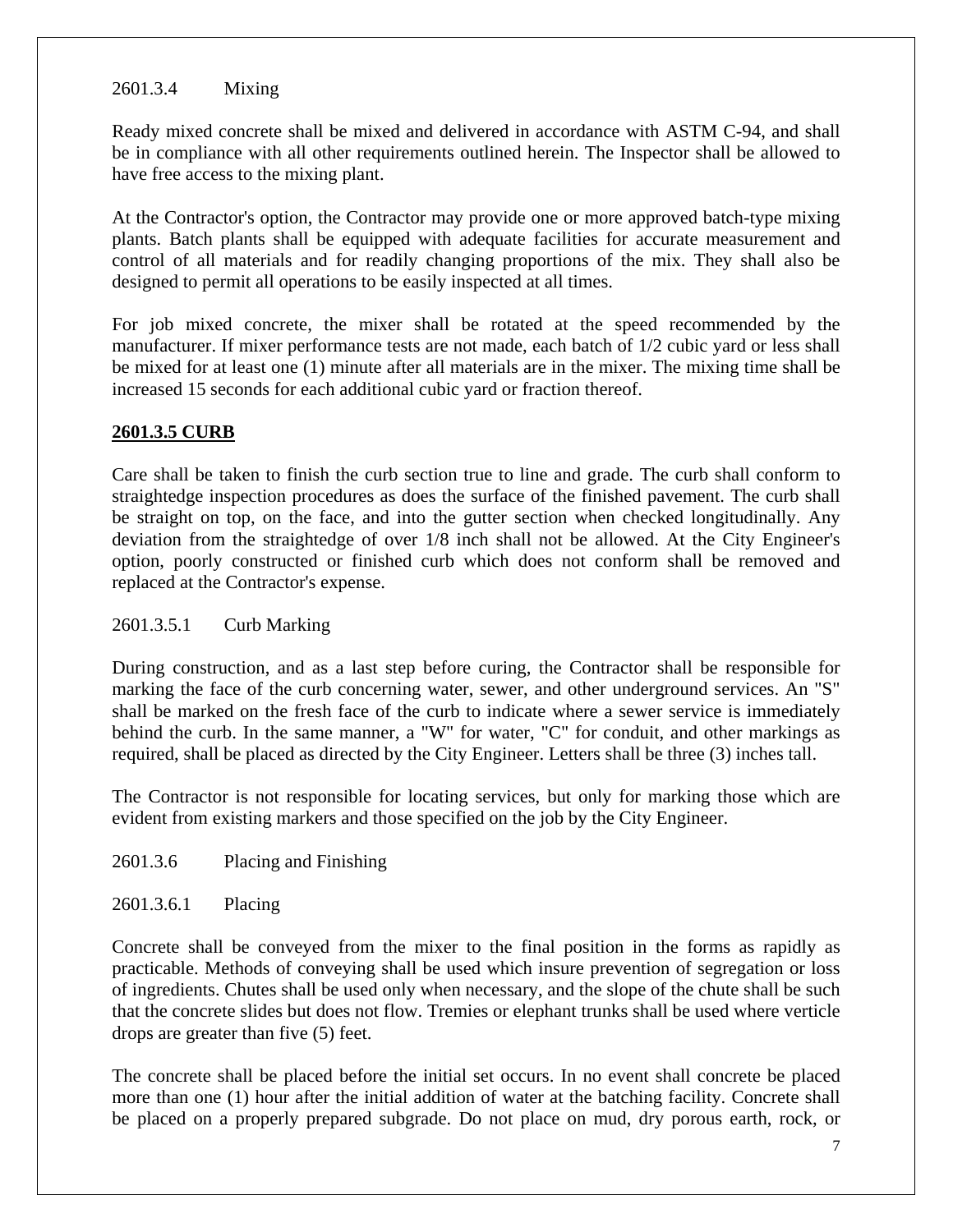frozen surfaces. The concrete shall be worked into all corners and angles of the forms and around reinforcement and embedded areas in such a manner as to avoid segregation.

# 2601.3.6.2 Consolidation

After placing, the concrete shall be mechanically vibrated, struck off, and screeded to such elevations that when finished, the surface of the pavement shall be at the elevations indicated on the drawings. All concrete shall be thoroughly consolidated, however care shall be taken not to excessively vibrate the concrete.

# 2601.3.6.3 Floating

Immediately following the screed the pavement shall be floated with an approved hand or mechanical float. Each section floated shall overlap the one previously floated, by at least four (4) inches. Floating shall be done in conjunction with straightedging for a straight surface. At no time will water be added to concrete in place to facilitate finishing.

# 2601.3.6.4 Straightedging

As soon as practicable, and in conjunction with floating operations, the slab surface shall be tested for trueness with a straightedge. For this purpose the Contractor shall furnish and use an accurate ten (10) foot straightedge. The straightedge shall be constructed in such a manner that it can be placed longitudinally on the slab at any location without disturbing the fresh concrete. Any depressions found shall immediately be filled with freshly mixed concrete, struck-off, consolidated, and refinished. The straightedge testing and refloating shall continue until the entire surface is found to be free from observable departures from the straightedge.

#### 2601.3.6.5 Surface Finish

When most of the water glaze or sheen has disappeared and just before the concrete becomes non-plastic the surface shall be finished by brooming or burlap drag. In either case the finish shall not have disfiguring marks.

I.M

2601.3.6.6 Edging

All edges shall be finished with a three-eighths (3/8) inch radius edger.

2601.3.6.7 Surface Test

After the concrete has hardened, the surface of the pavement shall be tested with a straightedge as described in Section 1.3.6.4 of STREETS AND PARKING LOTS.

On Arterial and Collector Streets, all portions of the pavement which vary or depart from the testing edge of a ten (10) foot straightedge by more than three-sixteenths (3/16) of an inch shall be removed and replaced by the Contractor, unless otherwise directed by the City Engineer. Any area or section so removed shall not be less than ten (10) feet in length, and shall be removed and replaced at the Contractor's expense.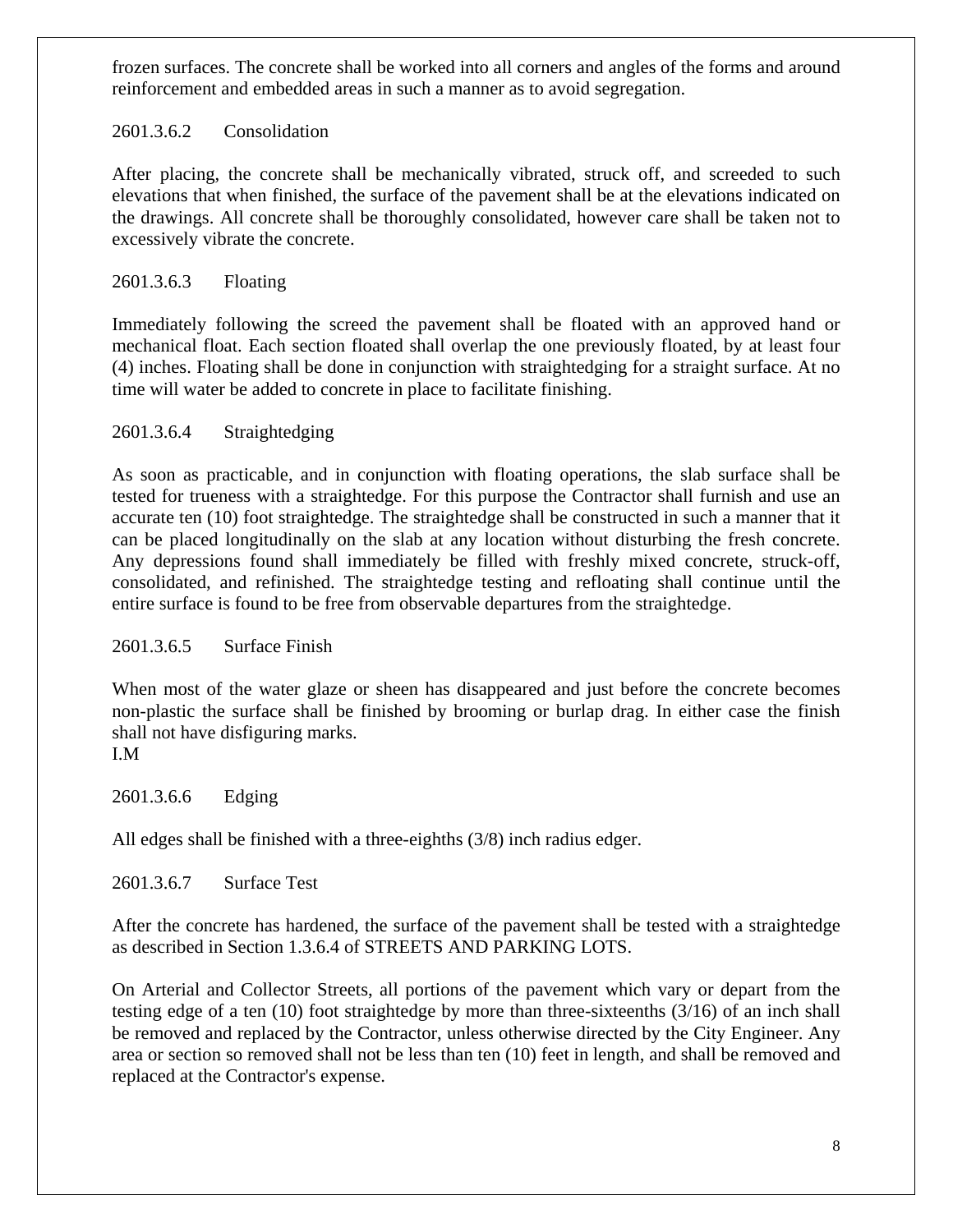On Residential Streets, construction shall be performed in such a manner to provide a smooth riding surface. Although the surface of Residential streets will not routinely be straightedged, a maximum departure of one-quarter  $(1/4)$  of an inch on a ten  $(10)$  foot straightedge is recommended. If so directed by the City Engineer, sections of Residential Streets which do not provide smooth ride characteristics shall be removed and replaced at the Contractor's expense.

#### 2601.3.7 Joints

All joints shall be constructed to the dimensions and at the locations shown on the drawings, or as required by the City Engineer. Care shall be taken to insure compliance with straightedge requirements through the joint section. All joints shall be perpendicular to the surface of the pavement. Longitudinal joints shall be parallel to the centerline. Transverse joints shall be continuous from edge to edge of pavement, including curb. Edges of all joints, except sawed contraction joints, shall be finished with a three-eighths (3/8) inch edger unless otherwise approved by the City Engineer.

# 2601.3.7.1 Transverse Construction Joints (Type T)

Transverse construction joints shall be placed whenever the placing of concrete is suspended for 30 minutes or more, and shall conform to the specifications as shown in the drawings. If practicable, transverse construction joints shall be placed at regular locations; however, transverse construction joints shall not be placed within eight (8) feet of the nearest joint. The header shall hold the surface of the edge true to grade and crown and straight from end to end.

# 2601.3.7.2 Contraction Joints (Type C)

Contraction joints shall be constructed in conjunction with other joints at intervals of fifteen (15) feet, unless otherwise specified or required by the City Engineer. Contraction joints shall be either saw cut, dummy groove type, or an approved, premolded ribbon type, constructed at the locations and dimensions specified herein, or on the drawings. Joints shall be to a depth in the finished concrete equal to onequarter (1/4) of the full depth. Care shall be taken to ensure sawed joints are constructed before random cracking occurs, but after ravelling is no longer evident during sawing. If for any reason joint construction is delayed so long that the concrete has begun to crack, or the joint construction causes cracking to occur on unjointed concrete, the jointing procedure shall be stopped. If cracking is not too excessive, or damaging to the finished product, the cracks shall be sealed where possible. However, if in the judgement of the City Engineer, the cracks are excessive, or damaging to the finished product, the cracked areas shall be removed and replaced at the Contractor's expense.

#### 2601.3.7.3 Isolation Joints (Type 1)

Isolation joints shall be constructed at those locations where new pavement abuts an existing structure. Isolation joints shall be constructed straight from edge to edge, and fully sealed after construction. All pavement reinforcing shall terminate not less than three (3) inches from either side of the joint. One-half  $(1/2)$  inch premolded expansion material shall be installed in the joint from the bottom of the concrete to a point three-quarters (3/4) inch below the surface of the concrete. The remainder of the joint shall be filled with joint sealer to within one-quarter (1/4) inch of the surface.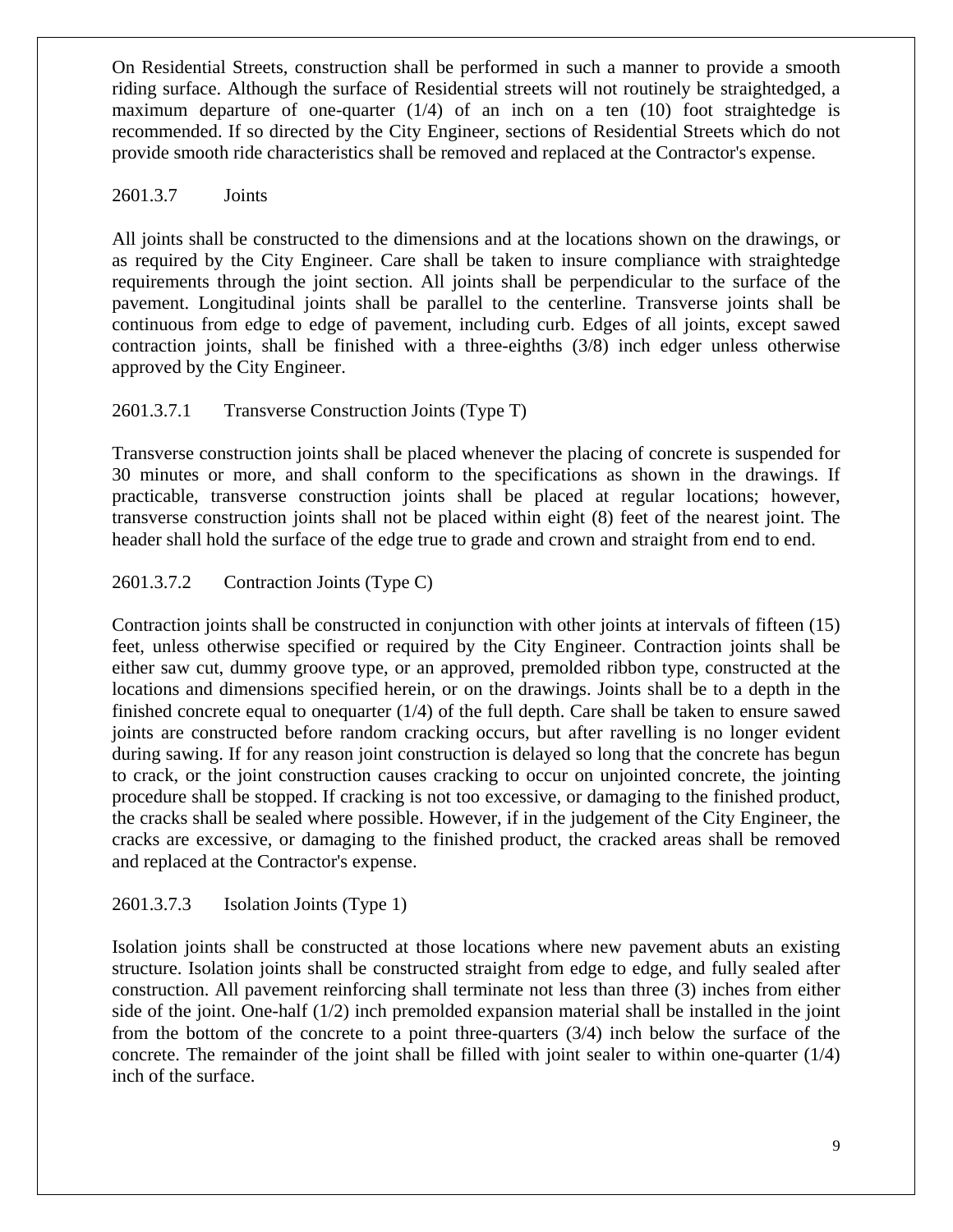# 2601.3.7.4 Joint Sealing

The faces and bottom of all joints to be sealed shall be thoroughly cleaned by sandblasting, or by using a power wire brush. After cleaning, sand and dust shall be removed from the joints using oil-free compressed air, sweeping, brooming, re-sawing, and additional methods, as required by the City Engineer, to insure absolutely clean joints for sealing. The use of water to clean joints is prohibited, and all joints shall be dry before sealing. After the joint has been properly cleaned, backer rod shall be placed in the joint sealer reservoir to provide the proper dimensions for the joint sealer. The finished surface of the joint sealant shall be smooth and sightly, and shall be one-quarter (1/4) inch below the surface of the concrete. The Contractor shall excercise caution to prevent pouring any material on the exposed surfaces of the pavement adjacent to the joint. Any such material shall be removed immediately.

2601.3.8 Curing

Transparent membrane curing compound shall be applied on all projects, regardless of season, to all concrete surfaces that are exposed to the air. The membrane shall be applied to the green concrete surface at the rate recommended by the manufacturer, immediately following the disappearance of water sheen. The purpose of the membrane is to prevent detrimental loss of water from the surface of the concrete for the full duration of the curing period. The surface shall be backspotted to obtain uniform distribution. Immediately after the forms are removed the entire area of the sides of the slabs shall be coated with curing compound at the rate specified for pavement.

When the ambient air temperature is at or below 40 degrees Fahrenheit, the Contractor shall protect the concrete from freezing using auxiliary covering. The concrete shall be protected until a strength of 3000 psi is achieved, or a maximum of seven days. Concrete damaged by improper curing shall be removed and replaced as directed by the City Engineer. This shall be done at the Contractor's expense.

# **2601.4 SAMPLING AND TESTING CONCRETE**

As work progresses, concrete shall be sampled in accordance with Method of Sampling Fresh Concrete ASTM C172. The Contractor shall correct job conditions if a determination is made by the City Engineer that a change is necessary.

2601.4.1 Slump Test

The slump of concrete shall be tested by the Inspector according to ASTM C143; Method of Test for Slump of Portland Cement Concrete. The slump of the concrete at the time of placement shall not exceed three (3) inches.

2601.4.2 Air Content Test

Air content of concrete may be tested by the Inspector according to ASTM C173. Air content shall be uniformly maintained, and shall not exceed seven (7) percent plus or minus one (1) percent.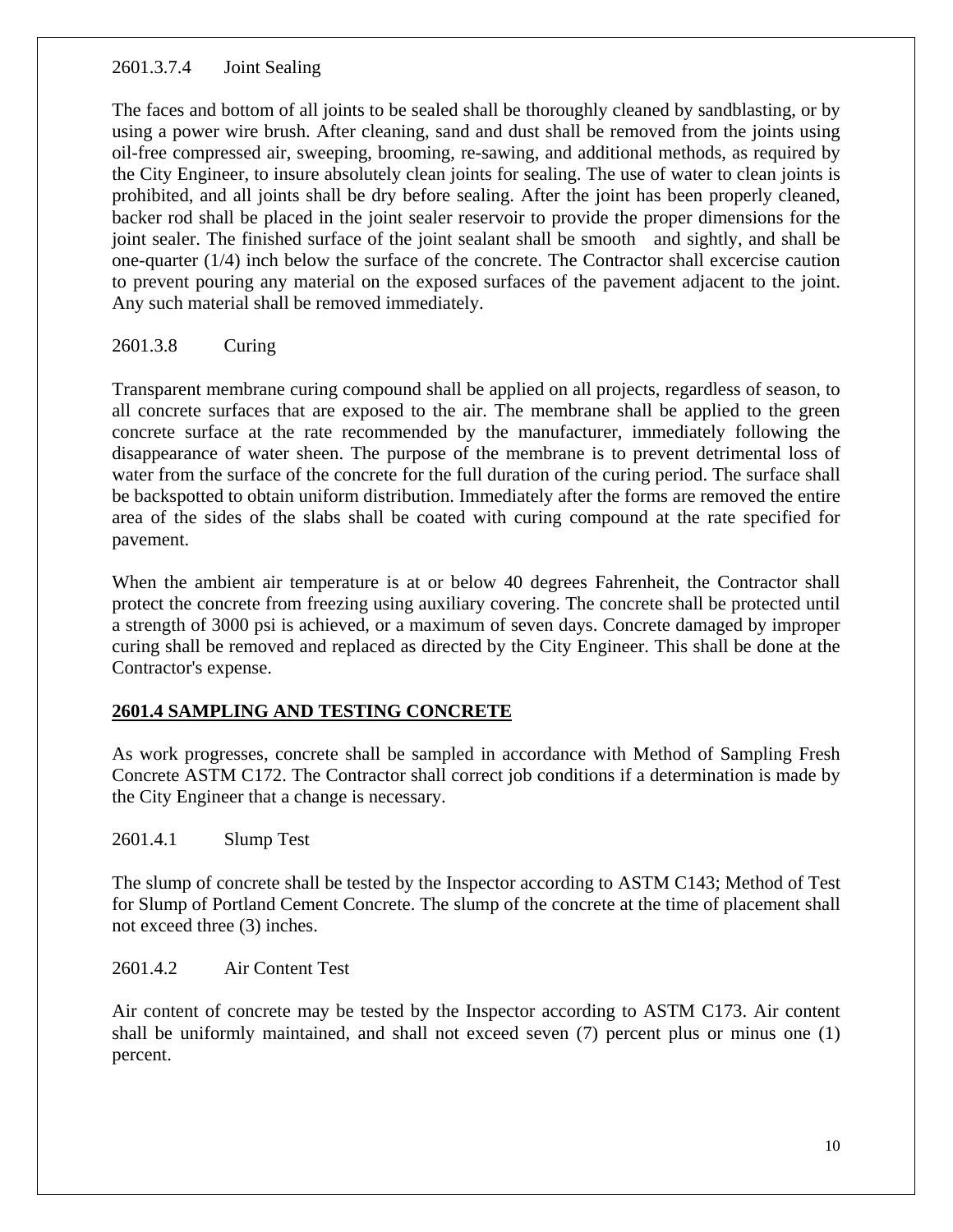# 2601.4.3 Compression Test

Compression test cylinders shall be made and cured according to ASTM C31. Compression tests shall be conducted at intervals of 150 cubic yards during concrete placement, or at least one test per day. The Contractor shall make no fewer than four (4) cylinders per test. The cylinders shall be made in the presence of the Inspector. Cylinders cured under job conditions may be required, when in the opinion of the City Engineer job conditions necessitate. Cylinders shall be tested according to ASTM C39. The testing shall be done by an approved laboratory, and shall be conducted at cure times of 24 hours, 7 days and 28 days. Results of the tests shall be sent directly to the City Engineer from the testing lab as soon as each test is complete. The fourth cylinder is a backup for any of the three required tests. If all three tests are conducted successfully the fourth cylinder need not be tested. The Contractor shall be responsible for providing all materials and labor needed to take the test cylinders, and shall be responsible for all costs associated with the making and testing of the cylinders.

# 2601.4.4 Core Test

Cores shall be required to verify the thickness of the pavement in place. The following table shows the number of cores required for a project based on the number of square yards of concrete to be poured:

| Square Yards               | N o. of |
|----------------------------|---------|
|                            | Cores   |
| $0 - 1000$                 |         |
| 1001-2500                  |         |
| 2501 -4000                 |         |
| $\cdots$<br>$\blacksquare$ | 1.1000  |

For each additional 1000 square yards or fraction thereof, add 1 core.

The location of all cores shall be determined by the City Engineer. Additional cores may be required to determine the extent of any areas that are deficient in thickness or strength. The maximum diameter of a core shall be three (3) inches, and-core holes shall be filled with concrete or non- shrink grout. The Contractor shall be responsible for all costs associated with coring, including the costs incurred making deficiency determinations.

#### **2602 ASPHALTIC CONCRETE STREETS**

The work covered under this section shall consist of furnishing all materials, equipment and labor for construction of combined curb and gutter and asphaltic concrete pavement. The work shall be performed in accordance with these specifications and in such a manner that completed items will conform to the lines, grades and elevations as shown on the plans.

All combined curb and gutter shall be constructed of concrete. No ashpaltic curb and gutter will be accepted. All materials, methods of construction and curing for combined curb and gutter shall conform to the specifications outlined in the Concrete Street section of these specifications. Combined curb and gutter shall be subject to the same tests as concrete streets.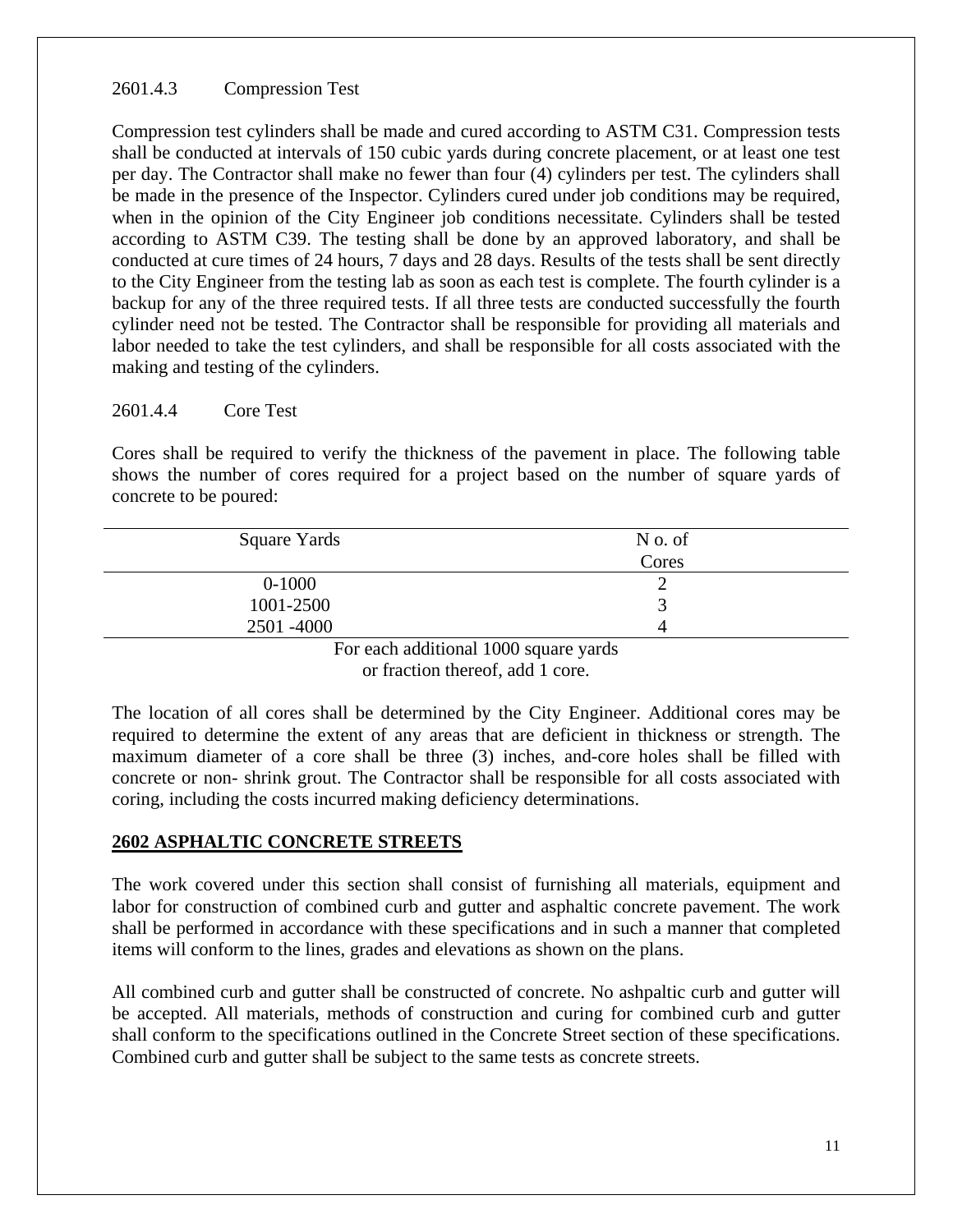# **2602.11 MATERIALS**

All materials shall conform to the standard specifications for the State Road and Bridge Construction of the State Highway Commission of Kansas. The asphaltic cement for these mixtures shall be AC-5, and shall be mixed with the aggregrate at the rate of five (5) percent, plus or minus two (2) percent, by dry weight of aggregate. The tack material shall be SS-1H, emulsified asphalt, and shall be applied at the approximate rate of one-tenth (0.1) gallon per square yard of surface.

# **2602.2 CONSTRUCTION**

Asphaltic Concrete Pavement shall be constructed as specified by the Standard Specifications for State Road and Bridge Construction of the State Highway Commission of Kansas. The base course shall be BM-2C or BM-2, and the surface course shall be BM-1.

#### 2602.2.1 Subgrade Preparation

The subgrade shall be graded to the lines and elevations shown on the plans. Soil shall be stabilized, if required, and compacted in accordance with the EARTHWORK AND TRENCHING Section of these specifications. The subgrade shall be free of debris, standing water or ice prior to placing asphalt.

#### 2602.2.2 Tack Requirements

Emulsified asphalt shall be applied to the subgrade for a tack coat unless the subgrade is free of loose fines. In that case no tack shall be required.

A tack coat shall also be applied between lifts if there has been sufficient time delay between the placing of lifts to cause surface oxidation, or there is sufficient accumulation of surface dirt to inhibit bonding between lifts.

A tack coat shall be applied to the vertical face of the toe of the gutter immediately prior to placing ashpalt next to concrete curb and gutter. This is to insure a good bond between the concrete and the asphalt.

#### 2602.2.3 Thickness of Lifts

The standard asphalt street thickness shall be eight and one-half (81/2) inches. The BM-2C shall be laid in two equal lifts which total seven and threequarters (73/4) inches. The BM-1 shall be placed in one lift of three-quarters (3/4) of an inch. For projects requiring thicker pavement, the base course shall be adjusted accordingly, but at no time will lift thicknesses greater than four (4) inches be allowed.

#### **2602.3 INSPECTION AND TESTING**

Prior to asphalt work, the Contractor shall submit to the City Engineer, asphalt test reports for each asphalt mix to be used on the project. This report shall include sieve analysis in accordance with Kansas Testing Method KT-1-80 and KT-2-80 and Marshall Test of Bituminous Mixtures in accordance with Kansas Testing Method KT-14-80. During production, the Contractor shall provide at least one sieve analysis and one Marshall Test for every 400 tons of material